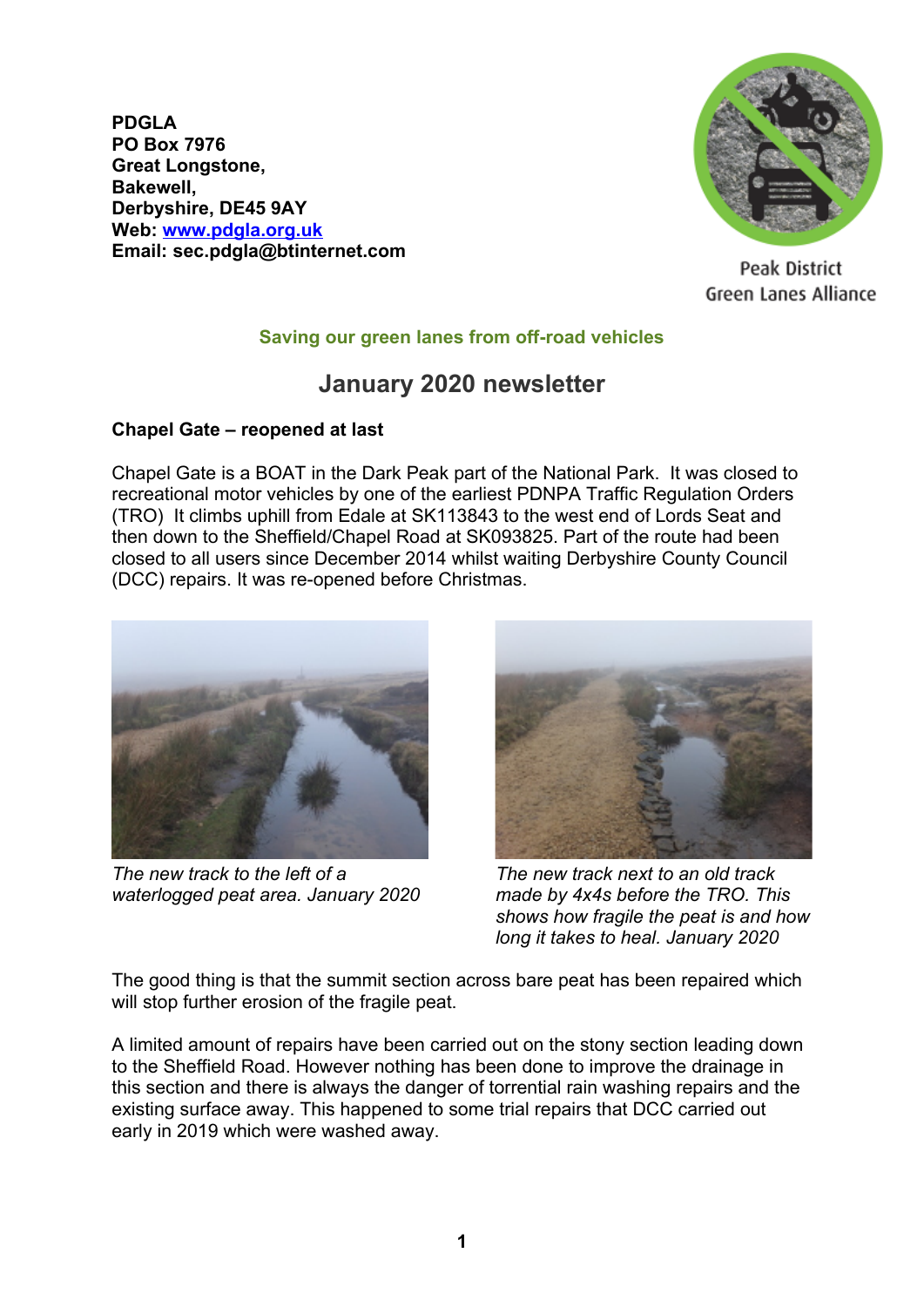

*An obviously repaired section. January 2020*



*The stone steps have been retained. January 2020*

Closing a route for five years seems excessive given the minimal work on the stony section that DCC eventually opted to do. And it wasn't shortage of money that was the problem (as money had been allocated) but a lack of ideas on the most effective solutions and two public consultations that didn't appear to achieve much.

We did notice some vehicle tracks at our visit. We weren't sure whether they were from vehicles used in the DCC repairs or from recent illegal off-roading. If you see vehicles that seem to be recreational (rather than farm) please ring the Police on the non emergency 101 number. Any information you can safely obtain such as pictures or registration numbers will help the Police trace the miscreants.

## **Minninglow Lane repairs completed**

Minninglow /Gallowlow Lane is a BOAT in Ballidon, Derbyshire.The section east of the High Peak Trail (SK 205572) to the old farm buildings at about SK217565 is grassy. Genuine grassy lanes are rare in the Peak District and particularly valued by horse riders. Unfortunately the grassed section had become very rutted with the ruts filling with water after rain and often remaining water logged all Winter. In Summer long grass hid potentially ankle twisting ruts.



*Before the repairs in February 2019 After the repairs in December 2019*